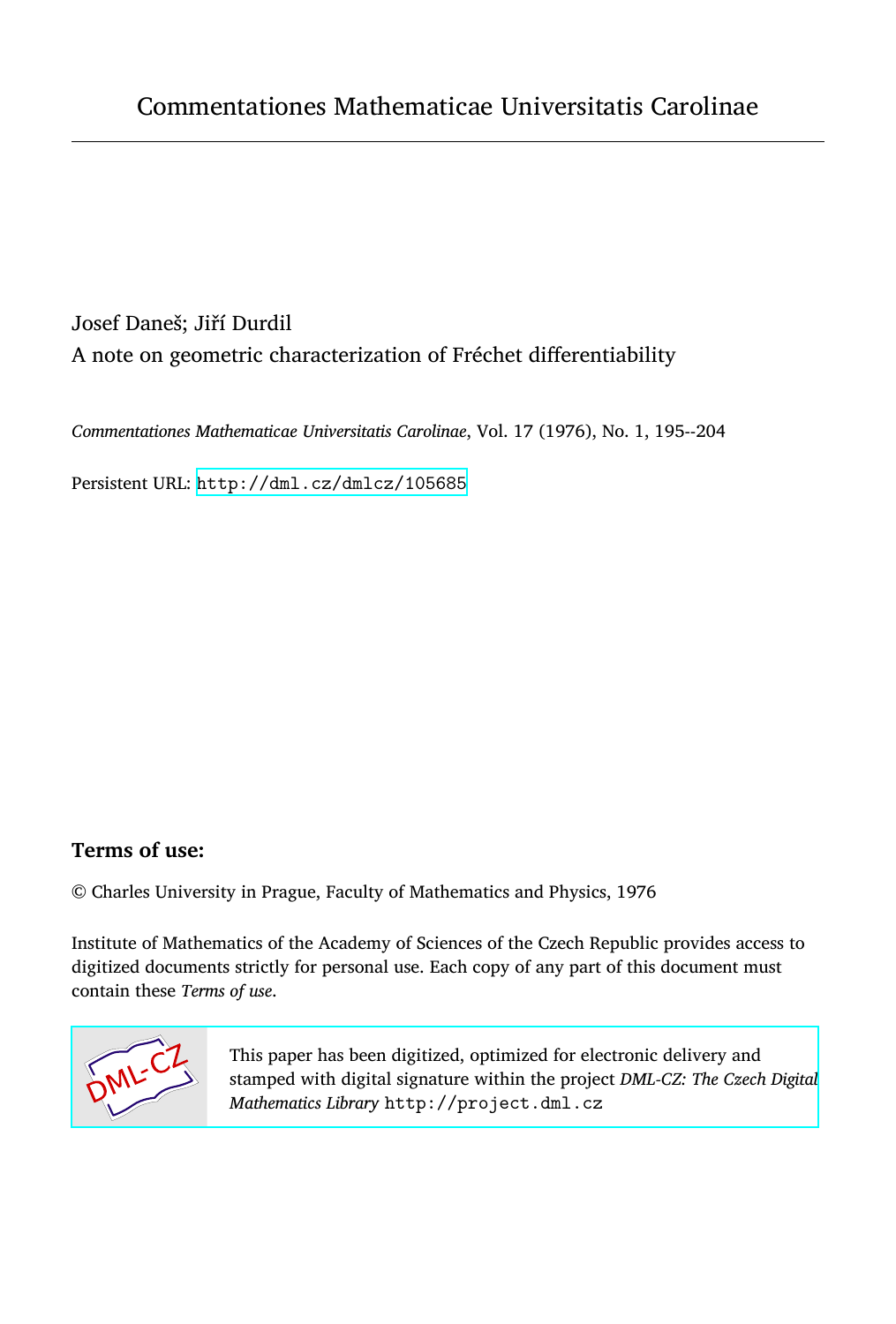### COMMENTATIONES MATHEMATICAE UNIVERSITATIS CAROLINAE

## 17,1 (1976)

# A NOTE ON GEOMETRIC CHARACTERIZATION OF FRĚCHET DIFFE-RENTIABILITY

Josef DANES and Jiří DURDIL, Praha

Abstract: This note gives a direct geometric charac-<br>terization of Fréchet differentiability of mappings between Banach spaces.

Key words: Banach space, Fréchet differentiability, cone .

AMS: 47H99, 58C20 Ref.  $\zeta$ . 7.978.44 

1. In the paper [1] , the geometric characterization of Fréchet differentiability in Banach spaces by means of the notion of a tangent was given. The notion of a tangent in a Banach space was introduced there as a generalization of the Roetman's definition of a tangent in a finitely dimensional space (see [2]), i.e. using an intersection of a certain system of co-cones (see below).

Giving that geometric characterization of differentiability, we can avoid the mtions of a tangent and a co-cone and deal with the intersection mentioned above as with an only basic notion. Of course, the principal ideas of that procedure remain the same as earlier, however, the charac-

 $\Delta$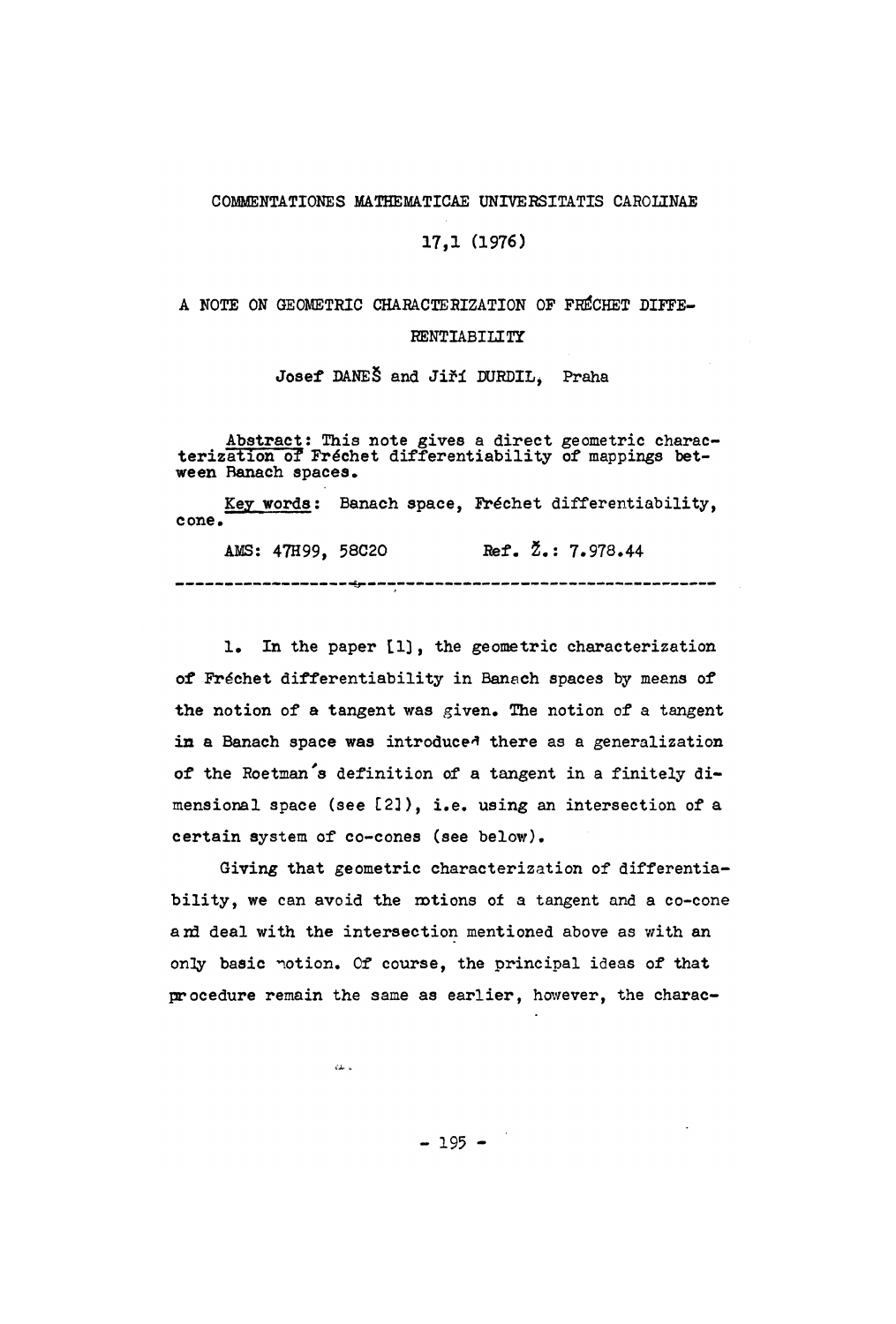terization will be obtained from new, say, the pure geometric approximation point of view. This is the aim of our paper.

2. For completeness, let us recall first the notions of a co-cone and a circular co-cone that were introduced in the paper [1]:

Definition 1. Let  $X$  be a normed linear space,  $C$  a cone in  $X$  with a vertex at  $0$ , H a linear subspace of X of the co-dimension 1 and denote  $S_1 = \{x \in X: \|x\| =$ = 1}. The number  $\alpha$  = dist (Co S<sub>1</sub>,H) is called the deviation of C from H, the set  $C' = X \setminus [C \cup (-C)]$  is called the co-cone to C (in X ) and denoting by  $\mathscr{C}_{H, \infty}$ the system of all cones in X with a vertex at 0 and a deviation  $\infty$  from H, the set

 $C_{H, \infty}^{\prime} = \bigcap \{ \overline{C'} : C' \text{ is a co-cone to some } C \in \mathcal{C}_{H, \infty} \}$ (it is a co-cone in X , too) is called the circular co-cone in X with the vertex 0 and the co-deviation *oc* from H .

It is easy to see that

(1)  $C'_{H,g}$  +  $\{\lambda x: \lambda \ge 0, x \in S_1, \text{dist } (x,H) \le \infty \}$ 

however, this is just the formula by which a circular co-cone was defined in [1] and hence, both the definitions of circular co-cones here and in [13 are equivalent.

Definition 2. Let X be a normed linear space, *1* a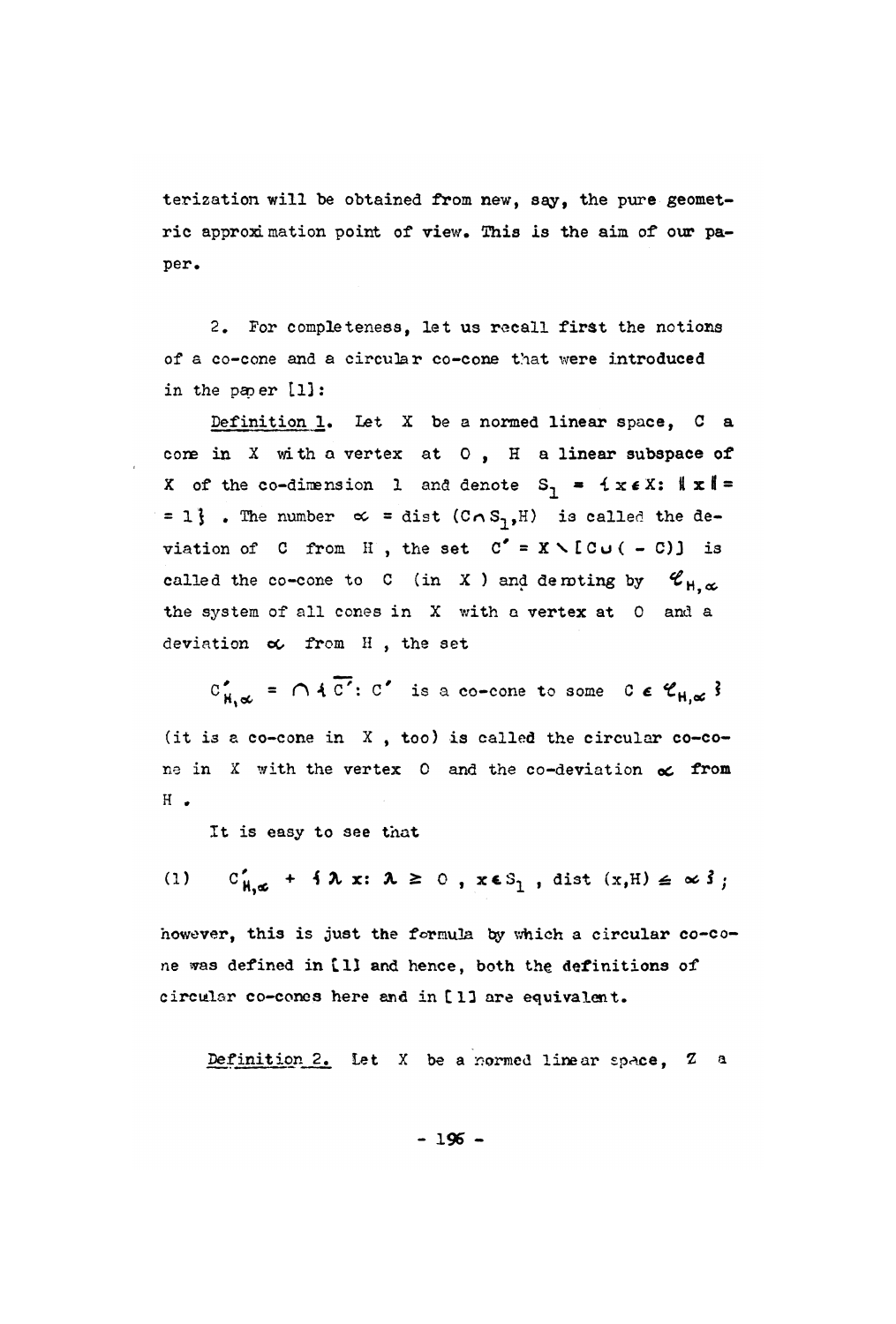linear subspace of X and  $\varepsilon > 0$ . The set

 $C(Z, \varepsilon) = \{x \in X: \text{dist}(x, Z) \neq \varepsilon \mid x \mid \}$ 

is called the  $\varepsilon$ -cone of  $Z$  (in X).

Note that any  $\varepsilon$ -cone is a cone but it is not necessarily convex. There is a simple relation between  $\varepsilon$ -cones and cirvular co-cones.

Lemma 1. Let X be a Banach space, Z a closed linear subspace of X and  $\epsilon > 0$ . Denote by  $\mathcal{H}$  the system of all closed linear subspaces of X of the co-dimension 1. Then

 $C(Z, \epsilon) = \bigcap \{ C_{H, \epsilon} : Z \subset H \in \mathcal{H} \}$ .

Proof. Let  $x \in C(Z, \varepsilon)$  be arbitrary and take an arbitrary  $H \in \mathcal{H}$  containing Z. Then dist  $(x, 2) \le \varepsilon \|x\|$ and hence

$$
\text{dist } \left( \frac{x}{\|x\|} \right), \text{ H} \neq \text{dist } \left( \frac{x}{\|x\|} \right), \text{ Z} \neq \varepsilon ,
$$

i.e.  $x \in C'_{H, \epsilon}$  by (1). So we have proved that

 $C(Z, \epsilon) \subset \bigcap \{ C'_{\text{H}, \epsilon} : Z \subset \text{H} \epsilon \mathcal{H} \}$ .

On the other hand, let  $x_0$  be an arbitrary point of  $\bigcap$  {  $C'_{\mu \kappa}$  : ZcH  $\epsilon$  \%}. We shall proceed similarly as in the respective part of the proof of Theorem 1 in [1]: Denoting by  $X^*$  the dual space of  $X$ , we set

 $z^+ = 4x^* \in X^* : \|x^*\| = 1$ ,  $\langle z, x^* \rangle = 0$  whenever

 $-197 -$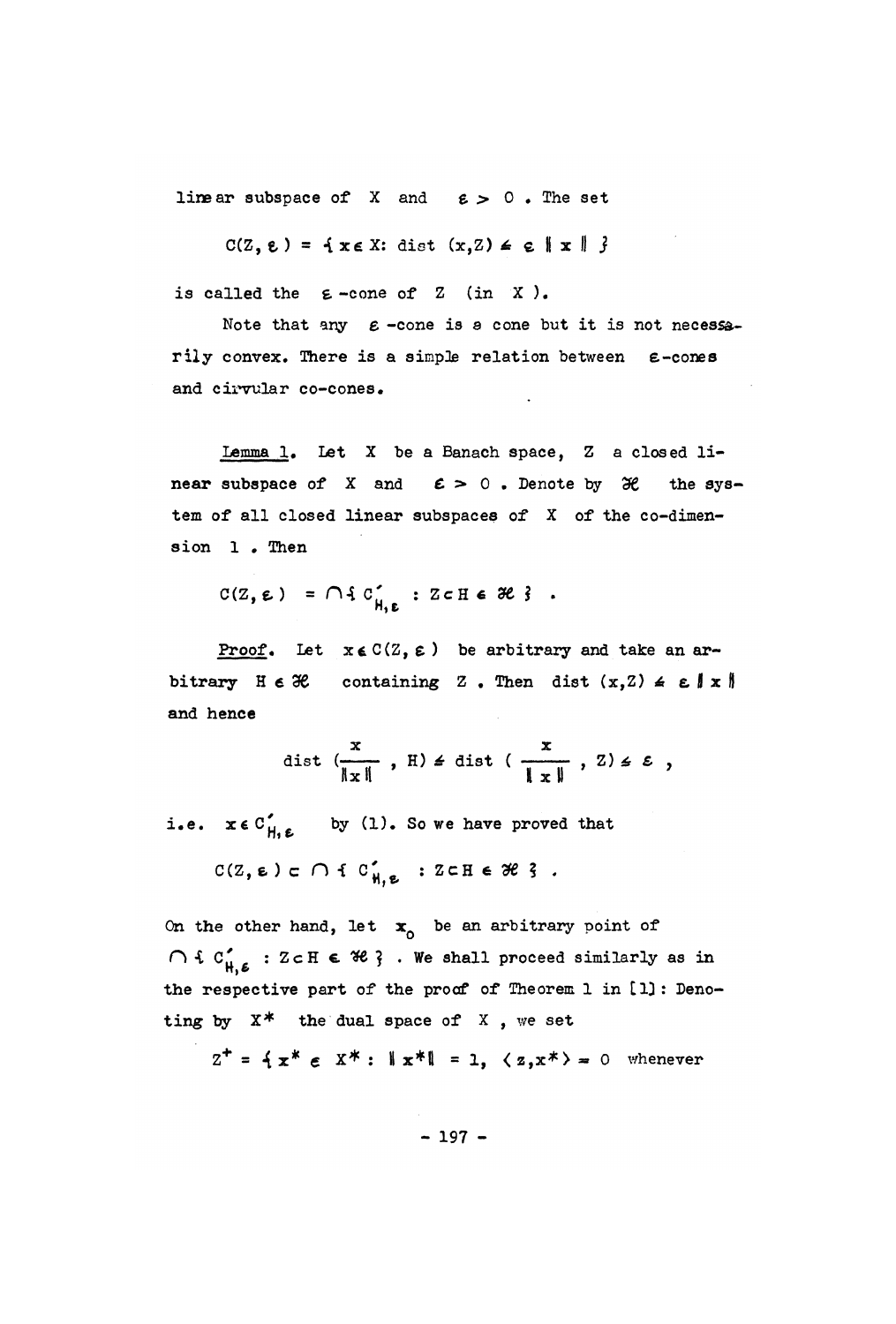$z \in Z$   $\hat{3}$ 

and  $\mathscr{Z} = \{H_{\mathscr{A}} : x^* \in Z^{\dagger}\}\$  where  $H_{\mathscr{A}} = \{x \in X : \langle x, x^* \rangle =$ =  $0\frac{2}{3}$ ; it is  $\mathcal{L} = \{ H : Z \subset H \in \mathcal{H} \}$  and  $\bigcap \{ H : H \in \mathcal{L} \} = Z$ . By [1], Lemma 1, we have

$$
(2) \qquad \qquad | \langle x_0, x^* \rangle | \leq \frac{\varepsilon \cdot \langle u_{x^*}, x^* \rangle}{\text{dist } (u_{x^*}, H_{x^*})} \quad | \quad x_0 \|
$$

for all  $x^* \in Z^+$  and  $u_{x^*} \in X \setminus H_{x^*}$  . According to Hahn-Banach Theorem, there exist  $x_0^* \in X^*$  such that  $||x_0^*|| =$ = 1,  $\langle z, x_0^* \rangle$  = 0 whenever  $z \in \mathbb{Z}$  and

$$
\langle x_0, x_0^* \rangle = \text{dist}(x_0, Z)
$$
.

It is  $x_0^* \in Z^+$  and hence, for every given  $\sigma > 0$ , choosing  $u_{x_0^*} \in X \setminus H_{x_0^*}$  so that  $\|u_{x_0^*}\| = 1$  and

$$
\text{dist } (\mathbf{u}_{\mathbf{x}_0^*}, \mathbf{H}_{\mathbf{x}_0^*}) \geq \frac{\varepsilon}{\varepsilon + \sigma^2}
$$

(such  $u_{x*}$  exists by the well-known theorem of F. Riesz, see e.g. [3]), we obtain from (2)

$$
|\langle x_o, x_o^* \rangle| \le (\epsilon + \sigma) \|x_o\|
$$

We conclude that

dist  $(x_0, z) = \langle x_0, x_0^* \rangle \neq (\epsilon + \delta) \|x_0\|$  for all  $\delta > 0$ ,

i.e.  $x_0 \in C(Z, \epsilon)$  by Definition 2. The proof is completed.

 $-198 -$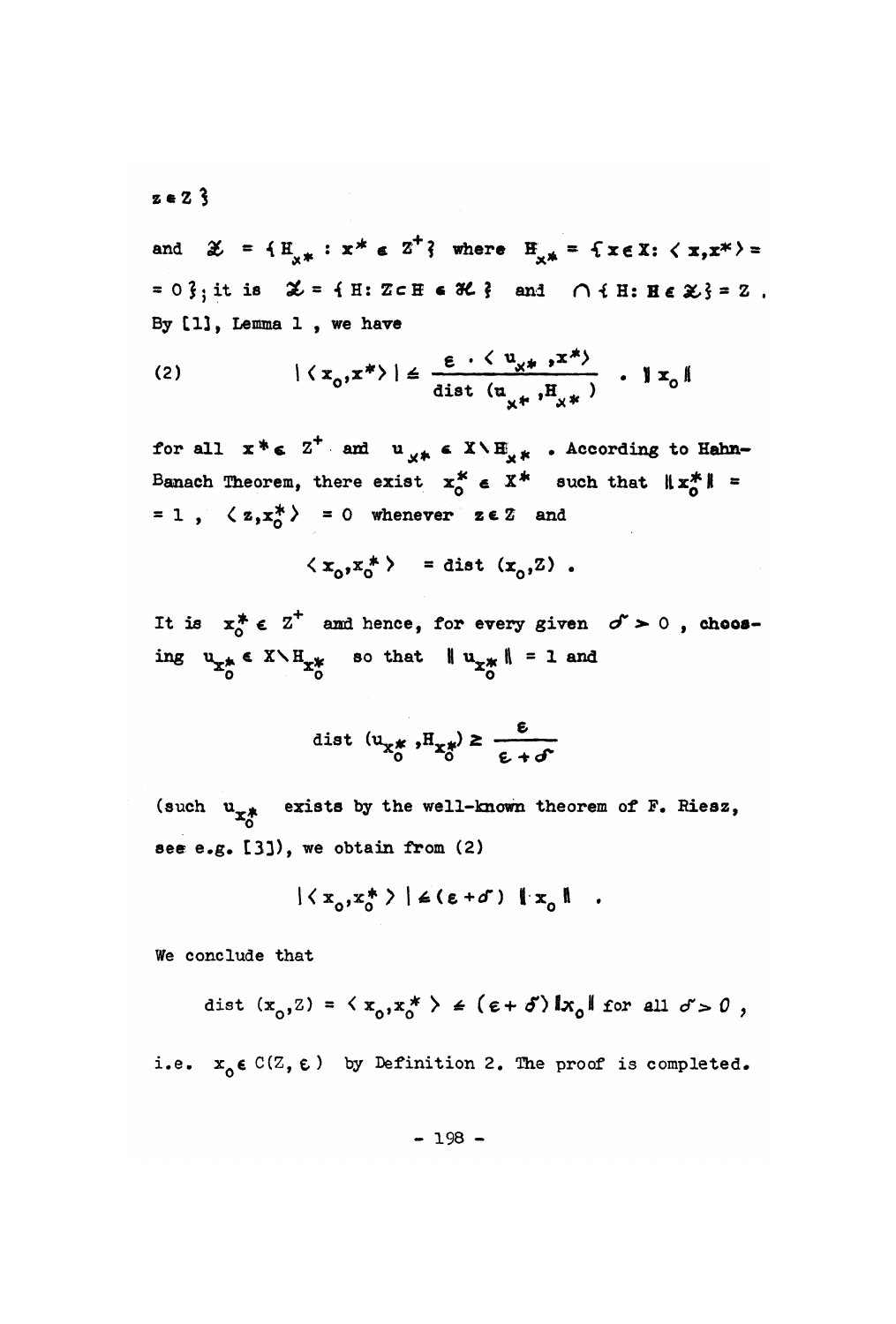Definition  $3$ . Let  $X$ ,  $Y$  be normed linear spaces, L:  $X \longrightarrow Y$  a linear mapping and  $\epsilon > 0$ . The set

$$
C(L, \varepsilon) = \{ (x,y) \in X \times Y : ||y - Lx|| \le \varepsilon | (x,y)|| \}
$$

is called the  $\varepsilon$ -cone of L (the norm on  $X \times Y$  is given by  $\|(x,y)\| = \|x\| + \|y\|$  (or by any other equivalent  $one$ ).

So, if L is a linear mapping from X into Y, we can consider two associated  $\epsilon$ -cones:  $C(L, \epsilon)$  according to Definition 3 and  $C(G(L), \varepsilon)$  according to Definition 2. where  $G(L)$  denotes the graph of  $L$  in  $X \times Y$ . Both these  $\epsilon$  -comes are in a close relation, as the following two lemmas show.

Lemma: 2.  $C(L, \epsilon) \subset C(G(L), \epsilon)$  for each  $\epsilon > 0$ . Proof. Let  $(x, y)$  be a point of  $C(L, \varepsilon)$ . Then dist  $((x,y), G(L)) \le ||(x,y) - (x,Lx)|| =$  $= \|y - Lx\| \le \varepsilon \| (x,y) \|$ ,

i.e.  $(x,y) \in C(G(L), \varepsilon)$ .

Lemma 3.  $C(L, \epsilon) \supset C(G(L), \epsilon')$  for each  $\epsilon, \epsilon' > 0$ whenever  $\varepsilon'(1 + \|L\|) \geq \varepsilon$ .

<u>Proof.</u> Let  $(x,y)$  be in  $C(G(L), \varepsilon')$  and let  $\sigma > 0$ be such that  $(\epsilon' + \delta') (1 + \|L\|) \leq \epsilon$ . Take  $u \in X$  so that

 $\|(x,y)-(u,Lu)\| = \|(x-u,y-Lu)\| \le$  $\leq$  (g'+o')  $\|$  (x,y)  $\|$ .  $-199 -$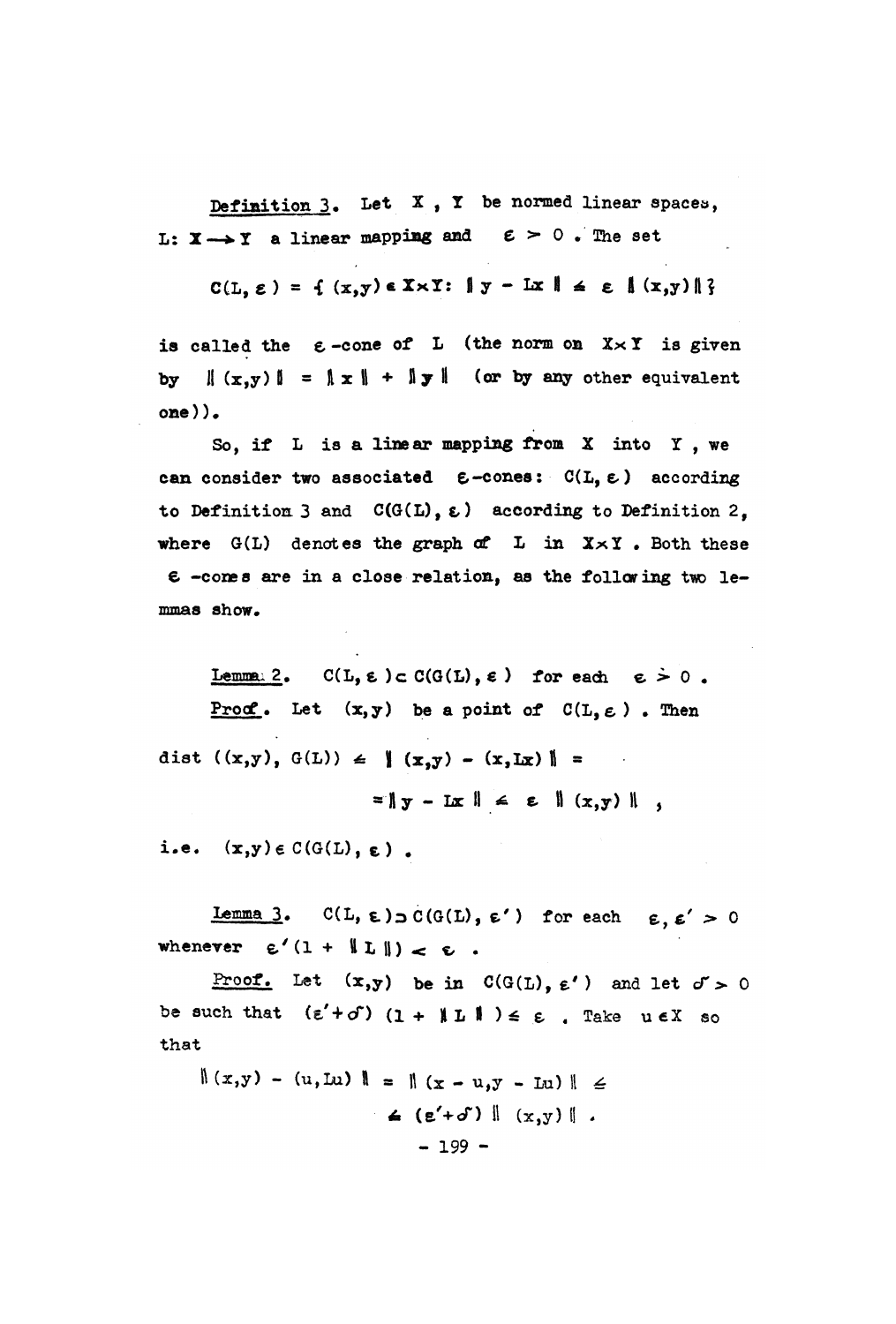Then.

$$
\|y - \text{Lix}\| \le \|y - \text{Lx}\| + \|\text{L}(x - u)\| \le
$$
  
\n
$$
\le \| (x - u_1y - \text{Lx}) \| + \|\text{L}\| \cdot \|x - u\| \le
$$
  
\n
$$
\le (e' + o'') \|(x_1y)\| + \|\text{L}\| \cdot \|(x - u_1y - \text{Lx})\| \le
$$
  
\n
$$
\le (e' + o' + \|\text{L}\| \cdot (e' + o')) \cdot \|(x_1y)\| =
$$
  
\n
$$
= (e' + o')(1 + \|\text{L}\|) \|(x_1y)\| \le e \|(x_1y)\|,
$$

i.e. the point  $(x, y)$  is in  $C(L, \varepsilon)$ .

3. We are going now to our main theorems. These theorems can be derived (in Banach spaces) from [1], Theorem 1 and our Lemma 1; however, we prefer to present here the direct proofs of them.

Theorem 1. Let  $X$ ,  $Y$  be normed linear spaces,  $F$ : :  $X \rightarrow Y$  a mapping Fréchet differentiable at 0,  $F(0) =$ = 0. Denote by  $L = F'(0)$  the Fréchet derivative of F at  $0$ , by  $R = F - L$  the remainder and set

 $\sigma'(\epsilon) = \sup \{ \sigma > 0 : || \log || \epsilon || \sin ||$  whenever  $\|x\| \leq d'$ ,  $x \in X$  }

for  $\varepsilon > 0$ . Then for each  $\varepsilon > 0$ ,

 $G(F) \cap B_{X \times Y}$  (0,  $\delta'(E)$ ) c C(G(L),  $\epsilon$ )

where  $B_{\gamma \vee \gamma}(0, r) = \{ z \in X \times Y : \| z \| \leq r \}$ . Proof. Let  $\epsilon > 0$  be arbitrary, let  $(0,0) \neq (x, Fx) \epsilon$  $-200 -$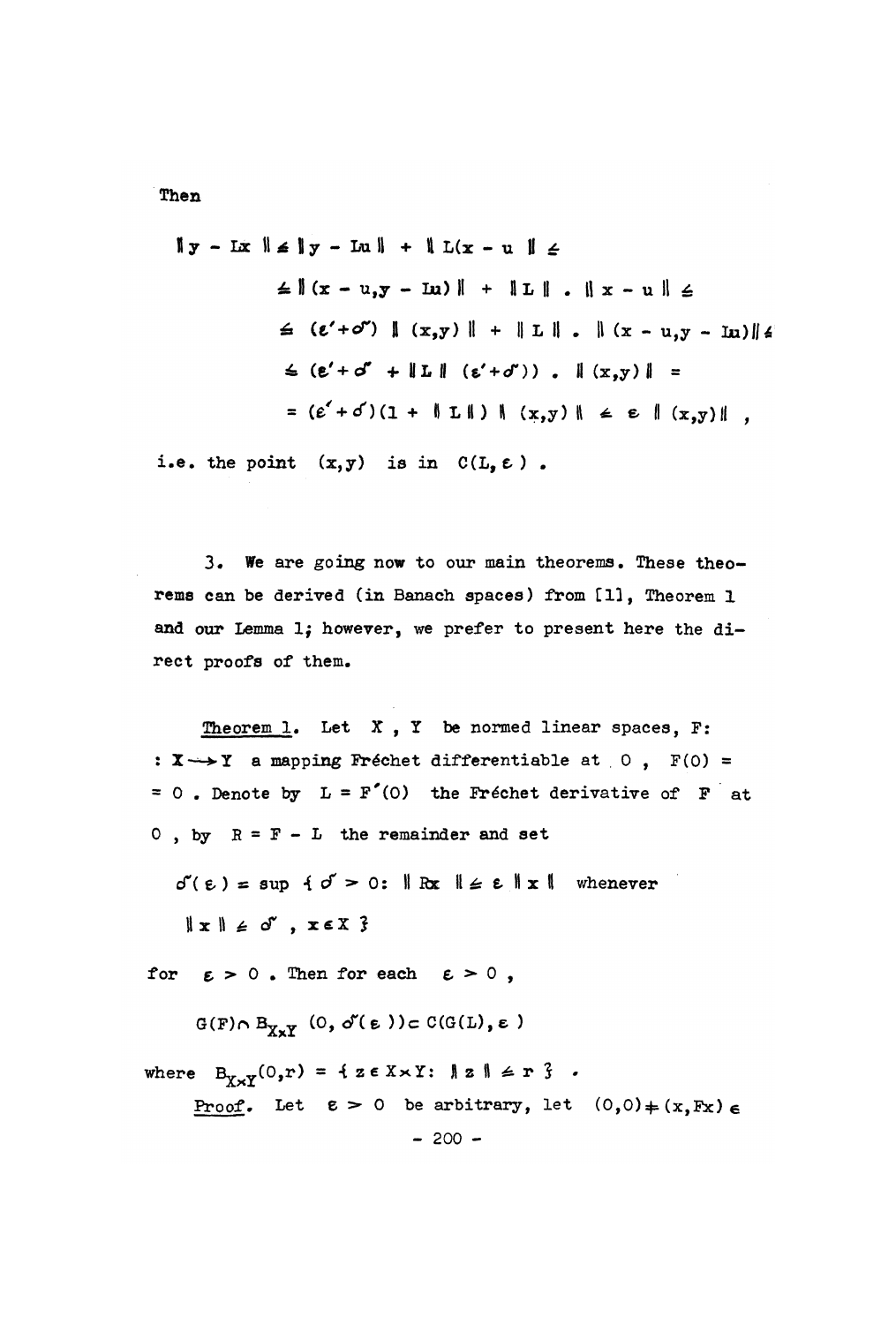$\epsilon$  G(F)  $\cap$  B<sub>Xx</sub><sub>Y</sub>(0,  $\sigma$ <sup>(</sup>( $\epsilon$ )). Then  $\|(x,Fx)\| \leq \sigma$ <sup>'</sup>( $\epsilon$ ) and  $||x|| \le ||(x, Fx)|| \le d^c(\epsilon)$ , so that  $||Rx|| \le \epsilon ||x||$ . Set  $\lambda = \|(x, Fx)\|$  and  $(u, v) = \lambda^{-1}(x, Fx)$ . Then  $\|(u, v)\| =$  $= 1$  and

dist ((u,v), G(L)) 
$$
\leq
$$
  $|(u,v) - (u,\text{Lu})| =$   
\n $= | (0, v - \text{Lu}) | = || v - \text{Lu} || =$   
\n $= \mathcal{X}^1 || \text{Fx} - \text{Lx} || = \mathcal{X}^1 || \text{Rx} || \le$   
\n $\leq \mathcal{X}^1 \in ||x|| \leq \epsilon$ .

As  $(x, Fx) = \lambda(u, v)$ , we have

dist ((x, Fx), G(L)) 
$$
\leq \lambda \epsilon = \epsilon | (x, Fx) |
$$
,

i.e.  $(x, Fx) \in C(G(L), \varepsilon)$ .

Theorem 2. Let  $X$ ,  $Y$  be normed linear spaces,  $F$ : :  $X \rightarrow Y$  a mapping continuous at 0 with  $F(0) = 0$ . Let L:  $X \rightarrow Y$  be a continuous linear mapping such that for each  $\epsilon > 0$  there is  $\delta > 0$  such that

$$
G(F) \cap B_{\chi_{\alpha} \gamma}(0, \sigma^{\alpha}) \subset C(G(L), \epsilon) \quad .
$$

Then F is Fréchet differentiable at 0 and  $L = F'(0)$ .

**Proof.** Let  $\epsilon' > 0$  be given and take  $\epsilon > 0$  such that

$$
\varepsilon < \frac{1}{2(1 + \|L\|)} \quad \text{and} \quad \frac{2 \varepsilon (1 + \|L\|)^2}{1 - 2 \varepsilon (1 + \|L\|)} < \varepsilon' \; .
$$

Take  $\delta$  > 0 so that

 $-201 -$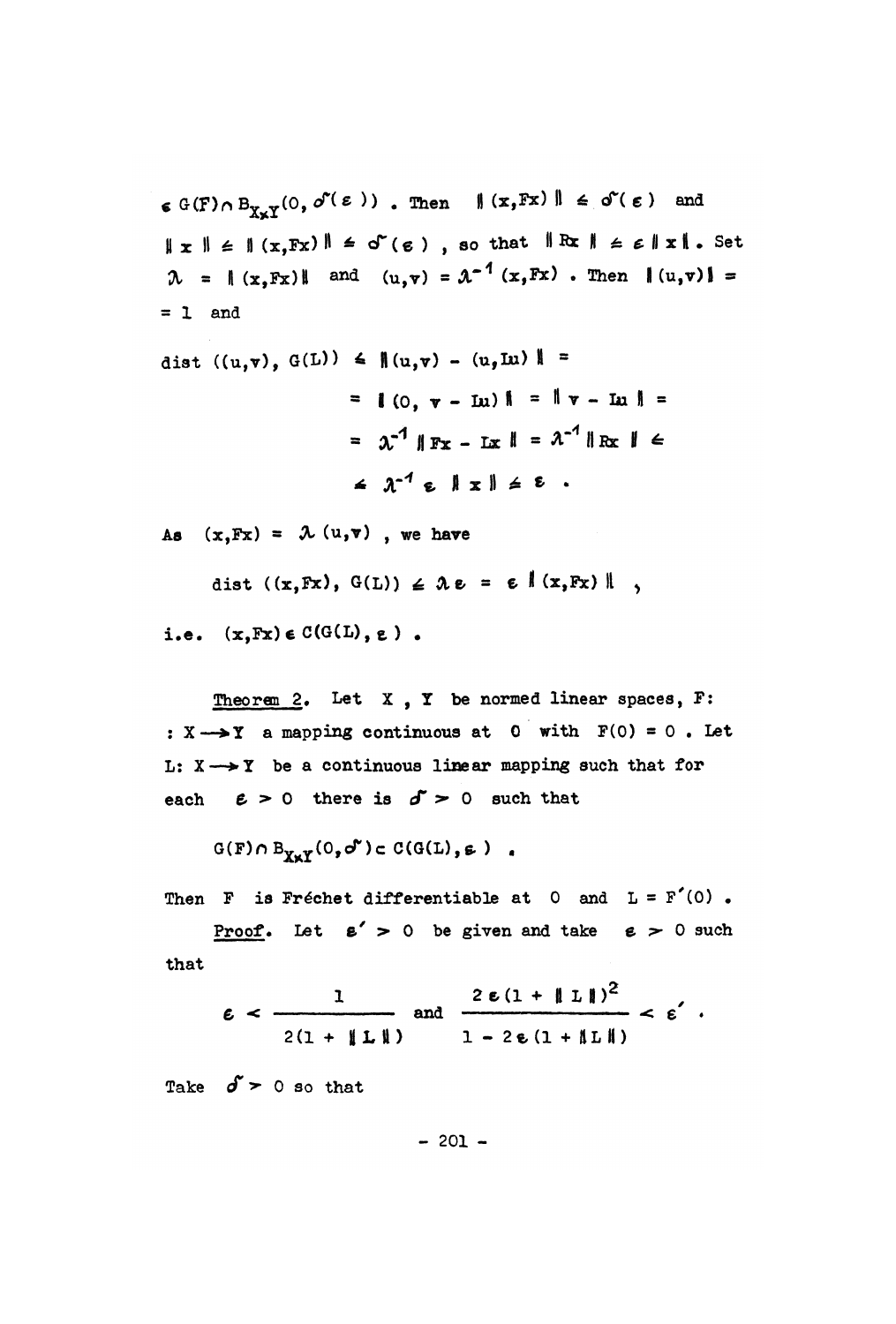$$
G(F) \cap B_{\mathbb{X} \times \mathbb{Y}}(0, \sigma') \subset C(G(L), \epsilon) .
$$

As the mapping  $\overrightarrow{r}$  is continuous at 0, there exists  $\sigma' \in$  $\epsilon$  (0,  $\delta$ ) such that  $x \in X$ ,  $\| x \| \leq \delta'$  implies  $\| (x, Fx) \| \leq$  $\epsilon$  of .

Let  $x \in X$  with  $\| x \| \leq \sigma'$  be given. Then  $\|(x, Fx)\| \leq \sigma^*$ , hence

dist 
$$
(\frac{(x,Fx)}{\|(x,Fx)\|}, G(L)) \neq \varepsilon
$$
 ,

and so we can find  $x_{\varepsilon} \in X$  such that

$$
\left\| \frac{(x, Fx)}{\|(x, Fx)\|} - (x_g, Ix_g) \right\| < 2 \epsilon
$$

It follows now that

$$
\parallel x - x_{\varepsilon} \parallel \leq 2 \varepsilon \parallel (x, Fx) \parallel
$$

and

$$
\| L(x - x_{\varepsilon}) + Rx \| = \| Px - Lx_{\varepsilon} \| \leq 2 \varepsilon \| (x, Fx) \|
$$

where 
$$
R = F - L
$$
. Then

$$
\|\mathbf{Rx}\| \leq \|\mathbf{L}(\mathbf{x} - \mathbf{x}_{\epsilon})\| + 2 \epsilon \|\mathbf{x}, \mathbf{Fx}\| \leq
$$
  
\n
$$
\leq \|\mathbf{L}\| \cdot \|\mathbf{x} - \mathbf{x}_{\epsilon}\| + 2 \epsilon \|\mathbf{x}, \mathbf{Fx}\| \leq
$$
  
\n
$$
\leq 2 \epsilon (1 + \|\mathbf{L}\|) \|\mathbf{x}, \mathbf{Fx}\| = 2 \epsilon (1 + \|\mathbf{L}\|)(\|\mathbf{x}\| +
$$
  
\n
$$
+ \|\mathbf{Fx}\|) \leq 2 \epsilon (1 + \|\mathbf{L}\|)(\|\mathbf{x}\| + \|\mathbf{L}\| \|\mathbf{x}\| +
$$
  
\n
$$
+ \|\mathbf{Rx}\|)
$$

and hence,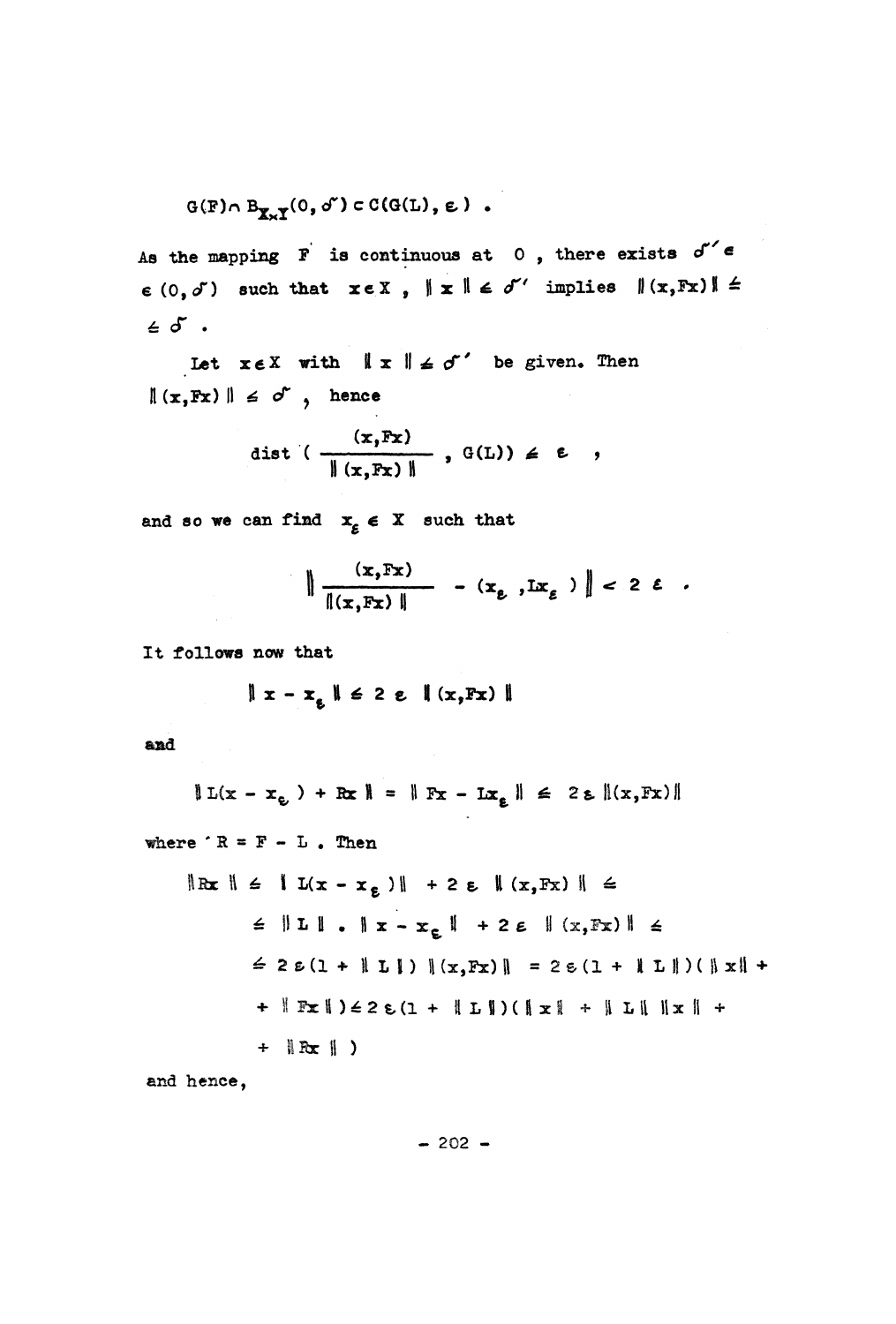$$
\|\operatorname{Rx}\| \leq \frac{2\,\varepsilon\,(1 + \|\operatorname{I}\|)^2}{1 - 2\,\varepsilon\,(1 + \|\operatorname{I}\|)} \quad \text{,} \quad \|\operatorname{x}\| \leq \varepsilon' \|\operatorname{x}\| \,.
$$

We have proved that for each  $\epsilon' > 0$ , there is  $\delta' > 0$ such that  $x \in X$ ,  $\|x\| \leq d'$  implies  $\|Rx\| = \|Fx - Ix\|$  $\leq \varepsilon' ||x||$ , which means that L is the Fréchet derivative of  $F$  at  $0$ .

4. At the end, the second author wishes to use his opportunity to make the following corrections of his paper [1]:

In the definition of a tangent on p. 526, the condition

" (iii) The mapping F is continuous at  $x_n$  " would be added; a similar correction is needed in the definition on p. 532. The proof of the formula (10) on p. 532 (starting from the choice of a  $\delta'$  on p. 531) is incorrect; however, that formula follows easily from the continuity of F at  $x_{\alpha}$ . Some other misprints occured in [1] are not essential and they can be corrected by the reader without any difficulties.

### References

- [1] J. DURDIL: On the geometric characterization of differentiability I., Comment. Math. Univ. Carolinae 15  $(1974)$ , 521-540.
- [2] E.L. ROETMAN: Tangent planes and differentiation, Math. Mag. 43(1970), 1-7.
- [3] K. YOSIDA: Functional Analysis, Springer-Verlag, 1965.